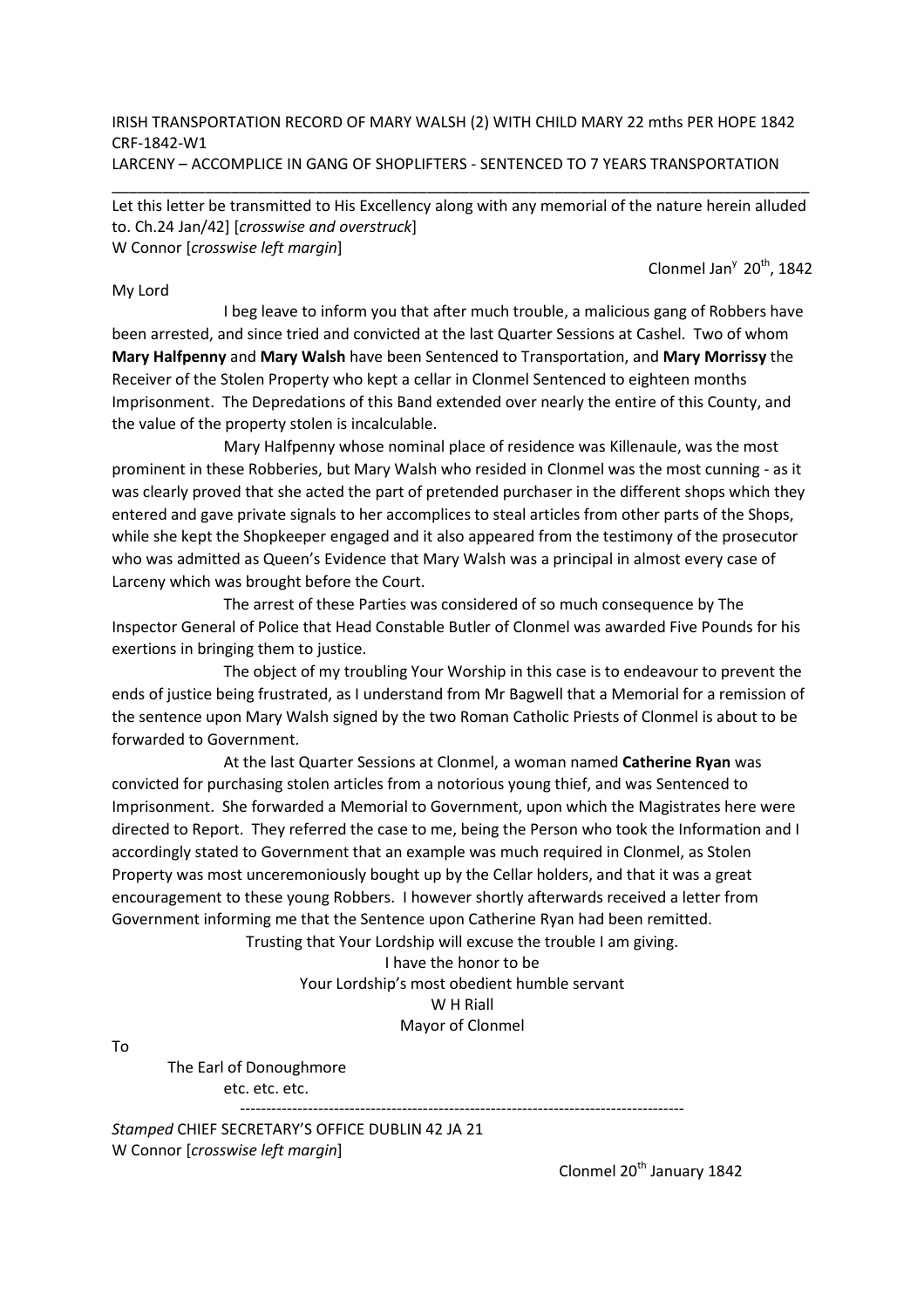I take the liberty of enclosing a Memorial to the Lord Lieutenant which you will please to have presented to his Excellency without loss of time.

You will please from the kindness to direct your answer for same to:

John Butler Esq, Morton Street )

Clonmel )

I have the Honor to be Your ob<sup>d</sup> H<sup>ble</sup> Serv<sup>t</sup>. his James X Walsh mark

E Lucas Esq. Under Secry of State etc. etc.

> ------------------------------------------------------------------------------------- To His Excellency Earl de Grey Lord Lieutenant General and General Governor of Ireland etc. etc. etc.

The Memorial of James Walsh, Clonmel, Labourer

Most Humbly Sheweth:

 That Mary Walsh the wife of Memorialist was tried at last sessions of Cashel in the County of Tipperary before the Assistant Barrister, and convicted and sentenced to Seven Years Transportation for being in company with Catherine Baldwin and Mary Halfpenny who were charged with taking goods from the shop of Mr Banks in the Main Street of Clonmel.

 Memorialist Humbly begs leave to state to your Excellency that the said Catherine Baldwin and Mary Halfpenny accidentally met the said Mary Walsh in the street, and that they prevailed on her to go with them to the shop of Mr Banks where they were then going to purchase some crafting articles. That during the time the said Mary Walsh remained in the shop, the abovenamed Mary Halfpenny was detected in cons[c]ealing and taking away some goods. That the said Mary Halfpenny and Catherine Baldwin were then arrested and also the said Mary Walsh as being in company with them.

 That the said Mary Walsh the Memorialist's wife was quite ignorant of the intention of the said Catherine Baldwin and Mary Halfpenny, at the time she accompanied them to the said shop, and had no hand or took no part whatever in the transaction, but merely being in the shop.

 That the said Mary Halfpenny the person who was detected in taking the goods was tried and sentenced to Seven Years Transportation for the same, and the abovenamed Catherine Baldwin fearing she would be convicted, and in order to protect herself, prosecuted the said Mary Walsh, and that Memorialist's wife not expecting to be so prosecuted and convicted of any charge being against her, was not prepared for her defence.

That up to the present the said Mary Walsh had always maintained an excellent character for strict honesty and good behaviour, was never before in confinement nor charged with the smallest misdemeanour, and is the Mother of three Small Children without any female relative to take care of them, and not considering the charge serious did not adduce any evidence as to Character which might have induced the Barrister to pass a Less Severe Sentence on said Mary Walsh.

Sir,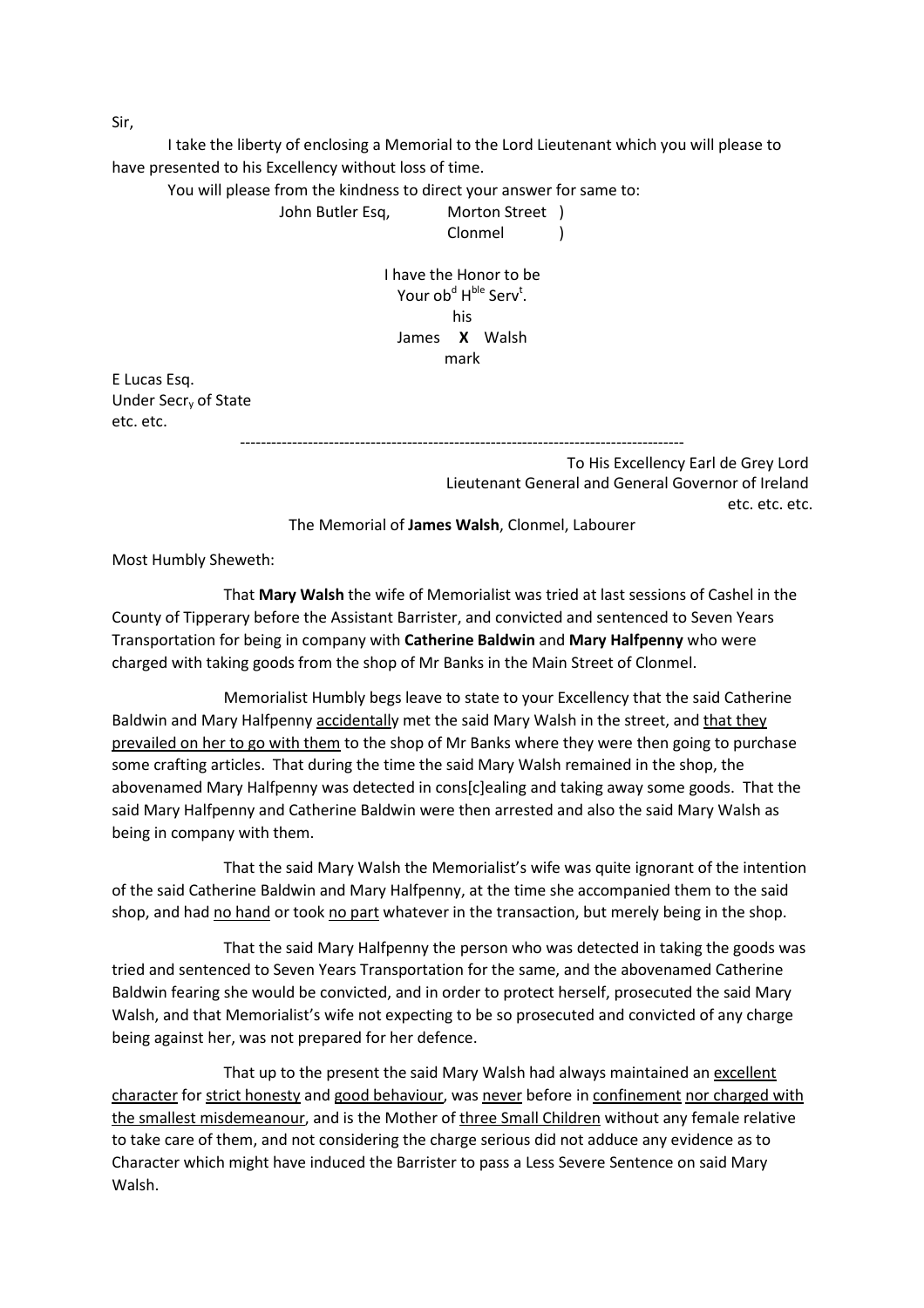Memorialist prays your Excellency will be pleased to take into your humane consideration the deplorable case of his unfortunate wife and restore the Memorialist Mother of his three young children their only protector and support or commute her sentence from transportation to imprisonment.

M h/and Memorialist will ever pray

James Walsh, his mark X

## -------------------------------------------------------------------------------------

We the undersigned the inhabitants of Clonmel and its vicinity, consider the abovenamed Mary Walsh entitled to Your Excellency's clemency and a commutation of her sentence from her personal good Character, and being the first Offence she was ever charged with and particularly as the person who was definitely detected in taking the goods from Mr Banks has been tried and sentenced to Seven Years Transportation, which may answer are the ends of justice [ink blot]

Given under our hands this  $10^{th}$  day of January 1842

| [28 Signatures – some illegible]  | William Hudson          |
|-----------------------------------|-------------------------|
| John Baldwin P.P. [Parish Priest] | James O'Mara            |
| Mick Benth P.P.                   | D F O'Leary             |
| ?                                 | Peter Brennan           |
| Patrick Quinn                     | ?                       |
| John Butler                       | ? Corcoran              |
| Thos. O'Connell                   | Desmond Quirk           |
| William Hogan                     | ?                       |
| John Hogan                        | John Shanahan           |
| Thomas Ward                       | ?                       |
| James O'Duill                     | Patrick Mahony          |
| Pierce Butler                     | <b>Michael Hastings</b> |
| James O'Donnell                   | William Ryan            |
| <b>Thomas Prendergast</b>         | ς                       |
|                                   | John Prendergast        |

I certify that Mary Walsh the person now under sentence of Transportation & James Walsh her Husband, the Memorialist were Tenants to me for nearly Five Years, during which time they conducted themselves strictly honest sober quiet & proper in every respect. I had an opportunity of knowing Mary Walsh's Character & never heard that she was (before this transaction )charged with the most trifling offence and feel bound from my knowledge of her general good conduct and character to give her this recommendation.

John Butler

Morton Street Clonmel 20<sup>th</sup> January 1842

-------------------------------------------------------------------------------------